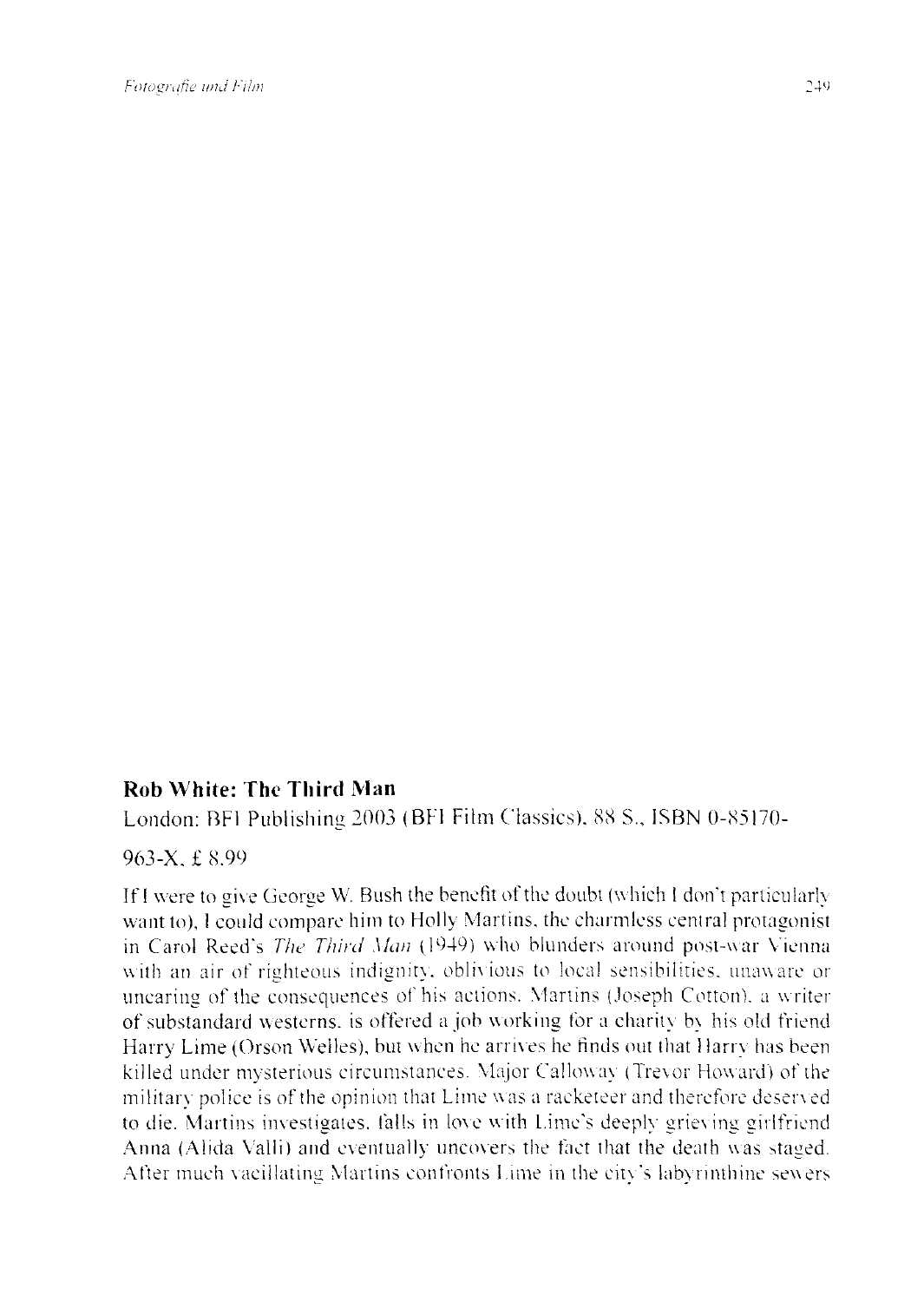and like a dedicated sheriff in one of his cheap westerns shoots Lirne dead. The girl he loves despises him for his lack of ioyalty and resolutely refuses to help betray Lime even when it becomcs clear that Lime has already betrayed her to the Russian police. No matter how well-intentioned Martins is. he lacks subtlety and does not understand complexity. "He is an hypocrite because he effortlessly confuses principled behaviour and self-intcrest. He is dangerous because he thinks he has the makings of a hero, with God or virtue on his side  $(p.60)$ ." Does this not remind you of a certain president?

*The Third Man* is highly intelligent and superbly executed. It boasts a cast of very capable German-speaking actors in the character roles. Anton Karas's oneoff zither score inextricably links the sound of that instrument to the film. The music "clings to the contours of the film, but in another sense it is an independent line of meaning, even a counter current"  $(p.34)$ . The sound design in the climatic chase in the sewers, unfortunately, has been overshadowed by the expressionistic lighting. The film's mood changes from moment to moment. from despair to frivolity. and has an atypical but deeply satisfying unhappy ending: the girl wants nothing to do with the hero. "It is also a film which insists on a variety of perspectives ... it does not cohere, it does not oversirnplify its world and it does not demand to be understood in any single way" (p.79). Is Martins a loyal friend or a shallow hypocrite'? Anna a self-destructive obsessive or principled friend? Lime a malevolent sociopath or charismatic martyr? Never has a film had such weak hero, no wonder that Orson Welles's Harry Lime dominates it.

The film was a commercial and critical success on both sides of the Atlantic and confirmed Reed as a director of note. Robert Krasker's stunning lighting of the night scenes - where characters running through the streets cast elongated shadows two storeys high onto the facades of adjacent buildings – won him an Academy Award. The Harry Lime created by Reed and his screen writer. the novelist Graham Greene, "has passed into the general culture, as indeed have the whole mood and look" (p.71), from Ultravox's video for *Vienna* (Russell Mulcahy, 1981) to the graffiti "Harry Lime lives" scrawled on a sewer \Val! in *Alligator*  (Lewis Teague. 1980).

Rob White has written a likable. entertaining. but curiously lightweight account of *The Third Man*. He alternates a description of the film's storyline with anecdotes about the creative and production process behind it. and has the occasional stab at theoretical analysis. lt seems producer Alexander Korda, Reed and Green were great friends but often at odds \\ ith David 0. Selznick who released the film in the United States. He was very sensitive to certain issues such as the (lack of) American presence in the film - Yienna was divided into sectors and adrninistered equally by the Russians. British. French and Americans. and any suggestion that Martins and Lime had been more than just school chums. Another interesting anecdote concerns the fact that if Welles had turned the role

•